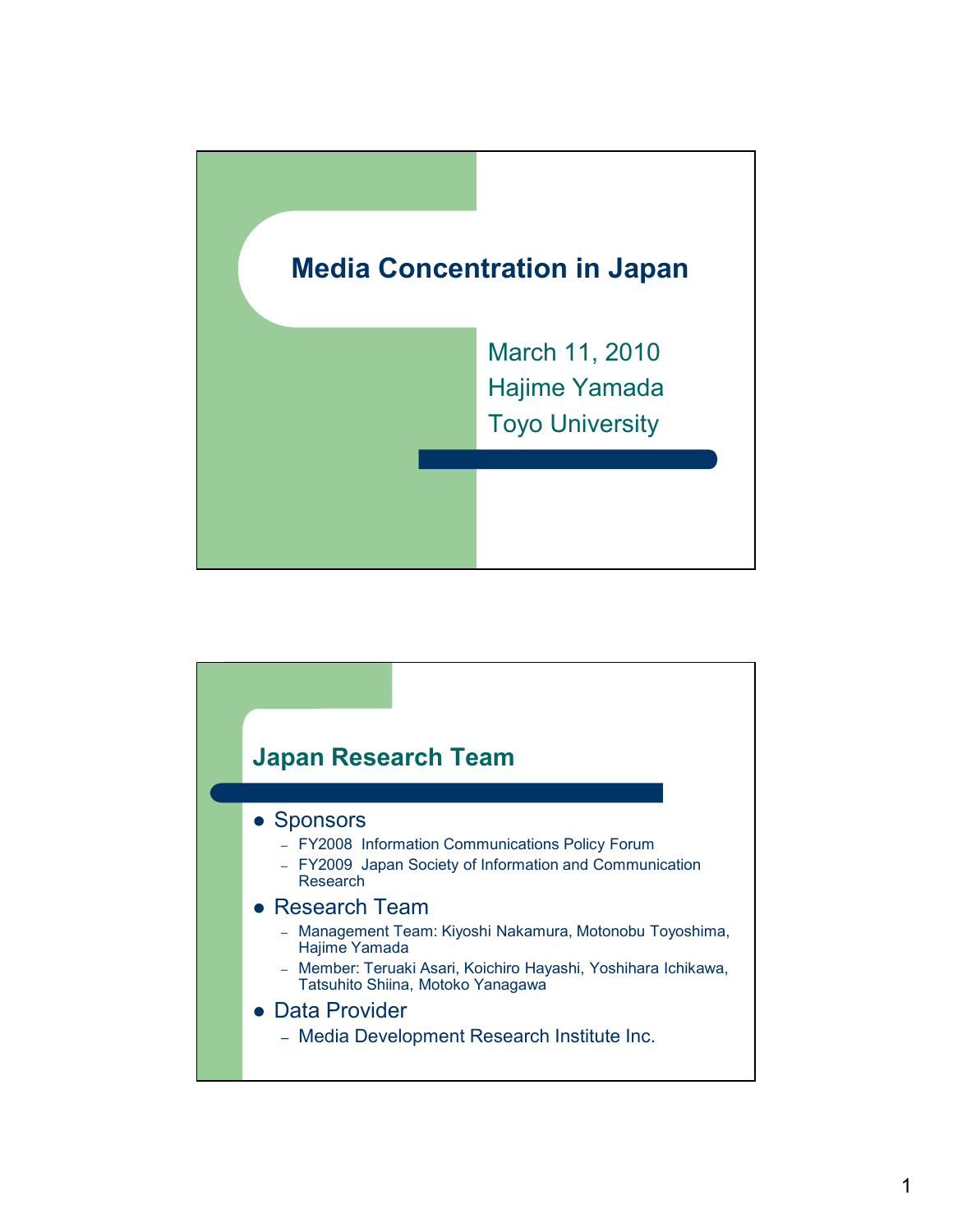| <b>Newspaper Market</b>               |        |                          |      |               |        |        |        |
|---------------------------------------|--------|--------------------------|------|---------------|--------|--------|--------|
|                                       | 1984   | 1988                     | 1992 | 1996          | 2000   | 2004   | 2006   |
| Yomiuri Shimbun                       | 18.4   | 18.9                     | 19.6 | 19.6          | 19.6   | 19.6   | 19.2   |
| Asahi Shimbun Company                 | 15.7   | 15.7                     | 16.6 | 16.2          | 15.9   | 16.1   | 15.4   |
| Mainichi Newspapers                   | 8.9    | 8.2                      | 8.1  | 7.7           | 7.7    | 7.7    | 7.6    |
| Nikkei Inc.                           | 4.3    | 5.0                      | 5.9  | 5.7           | 5.4    | 5.9    | 5.8    |
| Sankei Shimbun Co., Ltd.              | 4.1    | 4.0                      | 3.9  | 3.8           | 3.8    | 4.1    | 4.2    |
| Chunichi Shimbun                      | 6.1    | 5.9                      | 6.2  | 6.3           | 6.9    | 6.8    | 7.0    |
| <b>Hokkaido Shimbun Press</b>         |        | $\overline{\phantom{0}}$ | 2.3  | 2.3           | 2.4    | 2.4    | 2.3    |
| Nishinippon Shimbun Co., Ltd          |        |                          | 1.6  | 1.6           | 1.6    | 1.6    | 1.6    |
| <b>Others</b>                         | 42.5   | 42.3                     | 36.0 | 36.7          | 36.8   | 35.9   | 36.9   |
| C <sub>4</sub>                        | 49.1   | <b>48.6</b>              | 50.3 | 49.9          | 50.0   | 50.1   | 49.2   |
| <b>HHI</b>                            | 752    | 761                      | 829  | 814           | 805    | 818    | 784    |
| # of Newspaper Publishers             | 121    | 121                      | 121  | 121           | 121    | 121    | 121    |
| # of Circulation (thousand<br>copies) | 47,515 | 50,598                   |      | 49,948 51,571 | 51.890 | 51,408 | 52,310 |

| <b>Terrestrial Radio Market</b> |                                     |      |            |      |      |      |             |                                                         |  |  |  |
|---------------------------------|-------------------------------------|------|------------|------|------|------|-------------|---------------------------------------------------------|--|--|--|
|                                 |                                     |      |            |      |      |      |             |                                                         |  |  |  |
|                                 |                                     | 1984 | 1988       | 1992 | 1996 | 2000 | 2004        | 2008                                                    |  |  |  |
|                                 | <b>Tokyo Broadcasting System</b>    | 9.8  | 8.2        | 7.4  | 6.1  | 6.0  | 7.0         | 6.9                                                     |  |  |  |
|                                 | <b>Nippon Cultural Broadcasting</b> | 9.0  | 9.0        | 7.6  | 6.8  | 4.3  | 4.8         | 4.7                                                     |  |  |  |
|                                 | Nippon Broadcasting System          | 14.5 | 14.2       | 14.9 | 14.3 | 14.5 | 12.9        | 11.5                                                    |  |  |  |
|                                 | Mainichi Broadcasting System        | 3.9  | 3.8        | 3.7  | 3.6  | 3.9  | 2.5         | 2.3                                                     |  |  |  |
|                                 | <b>Tokai Radio Broadcasting</b>     | 4.0  | 4.0        | 4.2  | 4.3  | 2.0  | 1.9         | 1.8                                                     |  |  |  |
|                                 | <b>Tokyo FM</b>                     | 7.1  | 8.7        | 7.1  | 9.2  | 11.9 | 12.1        | 7.7                                                     |  |  |  |
|                                 | <b>FM802</b>                        |      | 1.2        | 3.0  | 2.2  | 2.0  | 1.9         | 1.8                                                     |  |  |  |
|                                 | <b>Others</b>                       | 51.7 | 50.9       | 52.1 | 53.5 | 55.4 | 56.0        | 61.9                                                    |  |  |  |
|                                 | C <sub>4</sub>                      | 40.4 | 40.1       | 37.0 | 36.4 | 36.7 | <b>36.8</b> | 30.8                                                    |  |  |  |
|                                 | <b>HHI</b>                          | 543  | <b>520</b> | 474  | 451  | 468  | 438         | 318                                                     |  |  |  |
|                                 | # of Stations                       | 61   | 77         | 89   | 128  | 225  | 241         | 320                                                     |  |  |  |
|                                 | Market vol. $(\n\equiv mil.)$       |      |            |      |      |      |             | 177,196 229,869 277,377 281,150 262,962 226,212 195,298 |  |  |  |

Г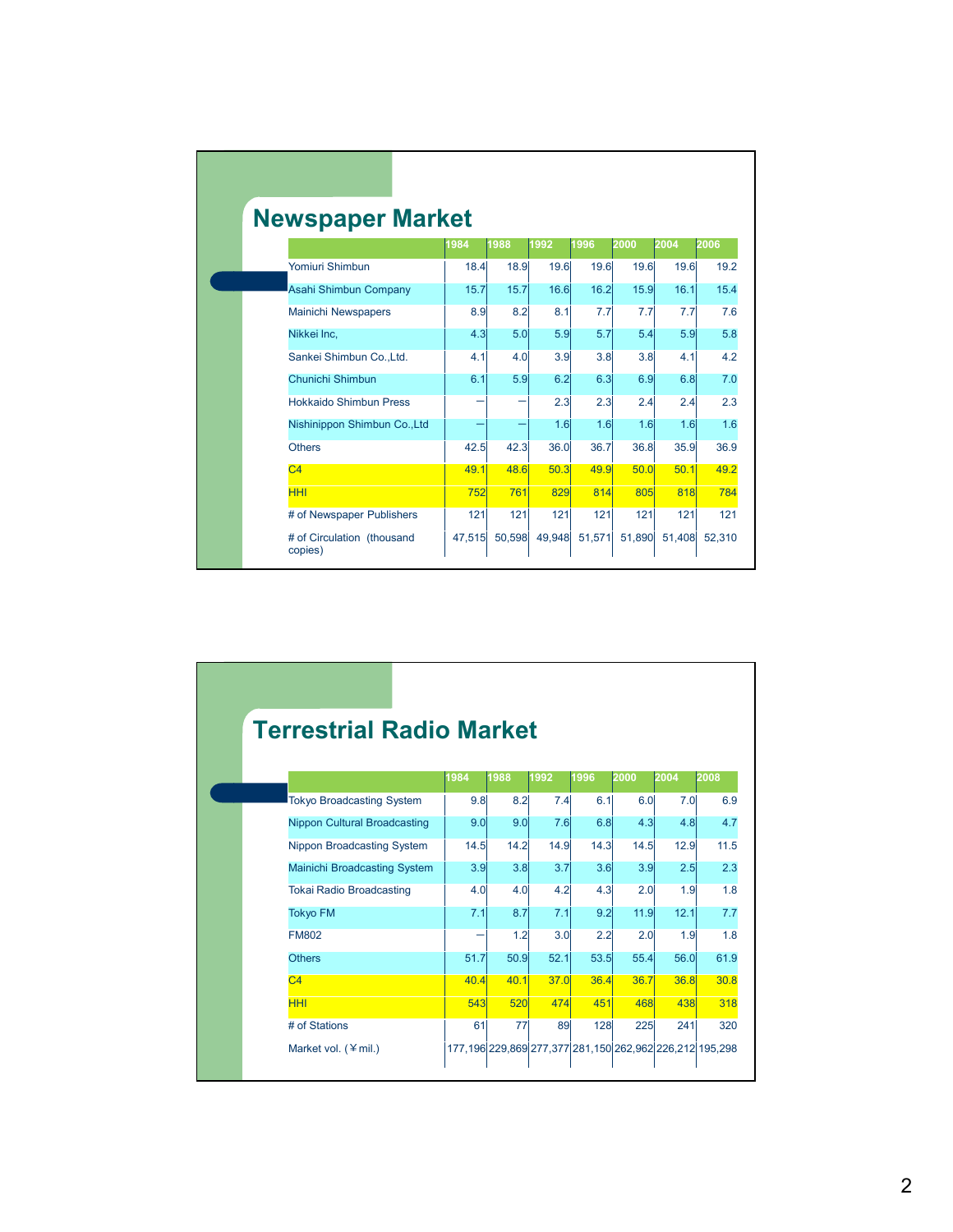| <b>Terrestrial TV Market</b>   |       |          |             |       |             |       |       |
|--------------------------------|-------|----------|-------------|-------|-------------|-------|-------|
|                                | 1984  | 1988     | 1992        | 1996  | 2000        | 2004  | 2006  |
| <b>NTV Network</b>             | 18.5  | 18.7     | 17.9        | 19.5  | 20.5        | 19.2  | 18.5  |
| <b>TBS Network</b>             | 19.4  | 19.6     | 17.5        | 17.4  | 16.8        | 17.0  | 17.5  |
| <b>Fuji Television Network</b> | 19.1  | 21.4     | 21.9        | 21.2  | 21.3        | 22.1  | 22.0  |
| <b>TV Asahi Network</b>        | 14.1  | 14.3     | 14.2        | 14.9  | 14.8        | 14.9  | 15.3  |
| <b>TV Tokyo Network</b>        | 3.0   | 3.7      | 4.4         | 4.6   | 4.8         | 5.0   | 5.2   |
| <b>NHK</b>                     | 22.9  | 19.5     | 21.2        | 19.3  | 19.0        | 19.2  | 18.9  |
| <b>Others</b>                  | 2.6   | 2.6      | 2.6         | 2.7   | 2.5         | 2.3   | 2.4   |
| C <sub>4</sub>                 | 80.0  | 79.2     | <b>78.5</b> | 77.5  | <b>77.6</b> | 77.6  | 77.0  |
| <b>HHI</b>                     | 1,827 | 1,797    | 1,784       | 1,761 | 1,766       | 1,770 | 1,759 |
| # of Networks                  | 6     | $6 \mid$ | 6           | 6     | 6           | 6     |       |
| Market vol. (¥bil.)            | 1,470 | 1,832    | 2,334       | 2,670 | 2,891       | 2,929 | 2,922 |

| <b>Wireline Telecommunications Market</b> |                                |        |        |                |              |        |        |        |
|-------------------------------------------|--------------------------------|--------|--------|----------------|--------------|--------|--------|--------|
|                                           |                                | 1984   | 1988   | 1992           | 1996         | 2000   | 2004   | 2008   |
| <b>NTT</b>                                | <b>PSTN</b>                    | 100.0  | 100.0  | 99.6           | 98.1         | 89.2   | 83.5   | 67.2   |
|                                           | <b>ISDN</b>                    |        | 0.0    | 0.3            | 1.7          | 10.6   | 14.2   | 10.9   |
|                                           | Sub-total                      | 100.0  | 100.0  | 99.9           | 99.8         | 99.8   | 97.7   | 78.0   |
| <b>Other Dry</b>                          | <b>KDDI</b>                    | $-$    | $-$    | --             | --           | --     | --     | 5.6    |
| Copper<br>Carriers                        | <b>SBT</b>                     | ۰-     |        | --             |              | --     | --     | 2.4    |
|                                           | <b>Other PSTN</b>              | --     | $-$    | 0.1            | 0.1          | 0.2    | 2.2    | 0.8    |
|                                           | Other ISDN                     | --     | --     | --             | 0.1          | 0.0    | 0.1    | 0.1    |
|                                           | Sub-total                      | --     | $-$    | 0.1            | 0.2          | 0.2    | 2.3    | 8.8    |
| <b>IP Telephone</b>                       | <b>NTT</b>                     | --     | $-$    | $\overline{a}$ | --           | --     | --     | 9.6    |
|                                           | <b>KDDI</b>                    | --     | --     | $\overline{a}$ | --           | --     | --     | 1.4    |
|                                           | K-opt.com                      | --     | --     | --             | --           | --     | --     | 0.9    |
|                                           | <b>Others</b>                  | --     |        | --             | --           | --     | --     | 1.4    |
|                                           | Sub-total                      | н.     |        | --             | --           | --     | --     | 13.2   |
| C <sub>4</sub>                            |                                | 100.0  | 100.0  | 100.0          | <b>100.0</b> | 100.0  | 100.0  | 93.2   |
| <b>HHI</b>                                |                                | 10.000 | 10,000 | 9.982          | 9,961        | 9,968  | 9,548  | 7,729  |
|                                           | # of Subscribers (in thousand) | 42,880 | 48,420 | 56,420         | 62.200       | 62,150 | 60.260 | 58,990 |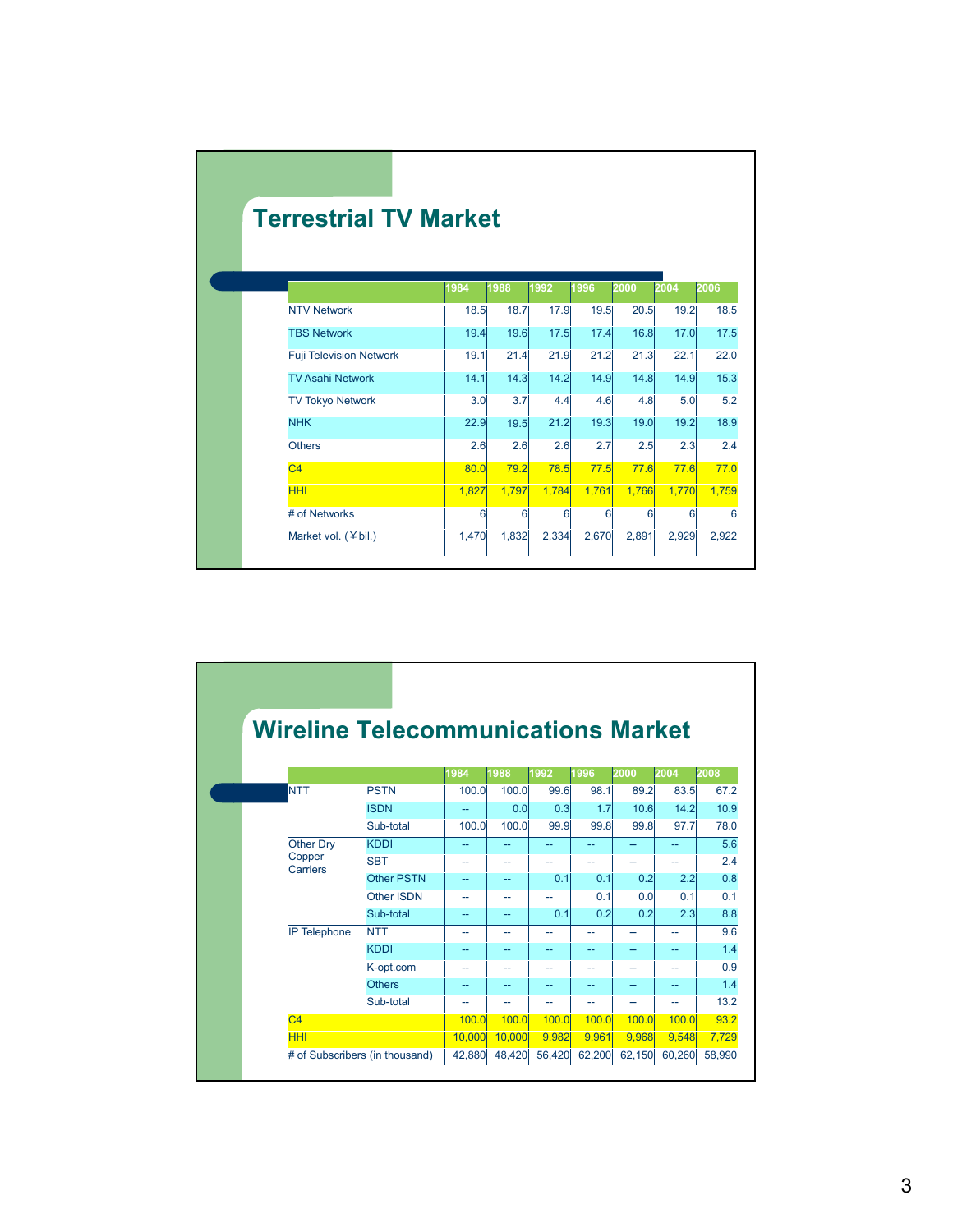|                |                                | 1984   | 1988   | 1992           | 1996         | 2000                     | 2004           | 2008           |
|----------------|--------------------------------|--------|--------|----------------|--------------|--------------------------|----------------|----------------|
| Cellular       | <b>NTT</b>                     | 100.0  | 100.0  | 61.4           | --           |                          | --             | --             |
|                | <b>NTT Docomo</b>              | --     | $-$    | $\overline{a}$ | 48.4         | 51.6                     | 53.2           | 49.7           |
|                | <b>IDO G</b>                   | --     | --     | 38.6           | 11.1         | 6.9                      | $\overline{a}$ | --             |
|                | <b>Cellular G</b>              | --     | --     |                | 24.8         | 11.0                     | --             | --             |
|                | Tu-ka G                        | --     | --     | --             |              | 6.1                      | 4.2            | --             |
|                | lau                            | --     | --     | --             | --           |                          | 19.5           | 28.3           |
|                | Digital Phone G                | --     | --     | --             | 15.8         | $\overline{\phantom{0}}$ | --             |                |
|                | J-Phone G                      | --     | --     | $-$            | --           | 14.4                     | --             | --             |
|                | Vodafone                       | --     | --     | --             | --           | --                       | --             | --             |
|                | Softbank                       | --     | $-$    | $-$            | $-$          | $-$                      | 17.2           | 17.3           |
|                | <b>EMobile</b>                 | --     | --     | --             | --           | --                       | --             | 0.4            |
| <b>PHS</b>     | <b>DDI Pocket</b>              | --     | --     | $\overline{a}$ | --           | 5.8                      | 3.3            | --             |
|                | <b>NTT Docomo</b>              | --     | н.     | --             | --           | 2.5                      | 1.8            | --             |
|                | Astel                          | --     | --     | --             | --           | 1.7                      | 0.7            | --             |
|                | Willcom                        | --     | --     | --             | ۰.           |                          |                | 4.3            |
| C <sub>4</sub> |                                | 100.0  | 100.0  | 100.0          | <b>100.0</b> | 83.8                     | 94.1           | 99.6           |
| <b>HHI</b>     |                                | 10,000 | 10,000 | 4,515          | 3,325        | 3.509                    | 3.865          | 3,591          |
|                | # of Subscribers (in thousand) | 27     | 151    | 1,378          | 10,203       | 56.849                   |                | 87,057 107,340 |

г

| <b>ISP Market</b>              |             |        |        |                |             |                                 |      |
|--------------------------------|-------------|--------|--------|----------------|-------------|---------------------------------|------|
|                                | 2001.9      | 2002.9 | 2003.9 |                |             | 2004.12 2005.12 2006.12 2007.12 |      |
| Top 3                          | 56.7        | 51.2   | 46.9   | 59.6           | 60.7        | 60.8                            | 58.9 |
| <b>HHI</b>                     | <b>1390</b> | 1197   | 1094   | <b>1509</b>    | <b>1526</b> | <b>1588</b>                     | 1554 |
|                                |             |        |        |                |             |                                 |      |
|                                | 1996        | 2000   | 2004   | 2007           |             | Above: MIC Report               |      |
| <b>Nifty</b>                   | 33.7        | 16.8   | 14.1   | $\overline{a}$ |             |                                 |      |
| <b>Infoweb</b>                 | 3.1         | Nifty  | Nifty  | u.             |             | Left: Nikkei                    |      |
| Softbank BB                    |             |        | 12.8   | 17.0           |             | Sangyo Shimbun                  |      |
| <b>NTT Communications</b>      | --          | 8.2    | 12.0   | 20.0           | Report      |                                 |      |
| <b>NEC</b>                     | 33.0        | 13.2   | 11.2   | 7.2            |             |                                 |      |
| <b>KDDI</b>                    |             | 6.6    | 7.6    | 7.6            |             |                                 |      |
| Nippon Telecom                 | --          | 5.5    | --     |                |             |                                 |      |
| Asahi Net/People               | 10.2        | --     | --     | --             |             |                                 |      |
| <b>Microsoft Network</b>       | 3.6         | -−     | --     | --             |             |                                 |      |
| <b>NTT Plala</b>               |             |        |        | 7.5            |             |                                 |      |
| <b>Others</b>                  | 16.4        | 49.7   | 42.3   | 40.7           |             |                                 |      |
| C <sub>4</sub>                 | 80.0        | 44.8   | 50.1   | 52.1           |             |                                 |      |
| <b>HHI</b>                     | 2,351       | 598    | 690    | 855            |             |                                 |      |
| # of Providers                 | N/A         | N/A    | N/A    | N/A            |             |                                 |      |
| # of Subscribers (in thousand) | 6,858       | 27,400 | 37,530 | 28,300         |             |                                 |      |